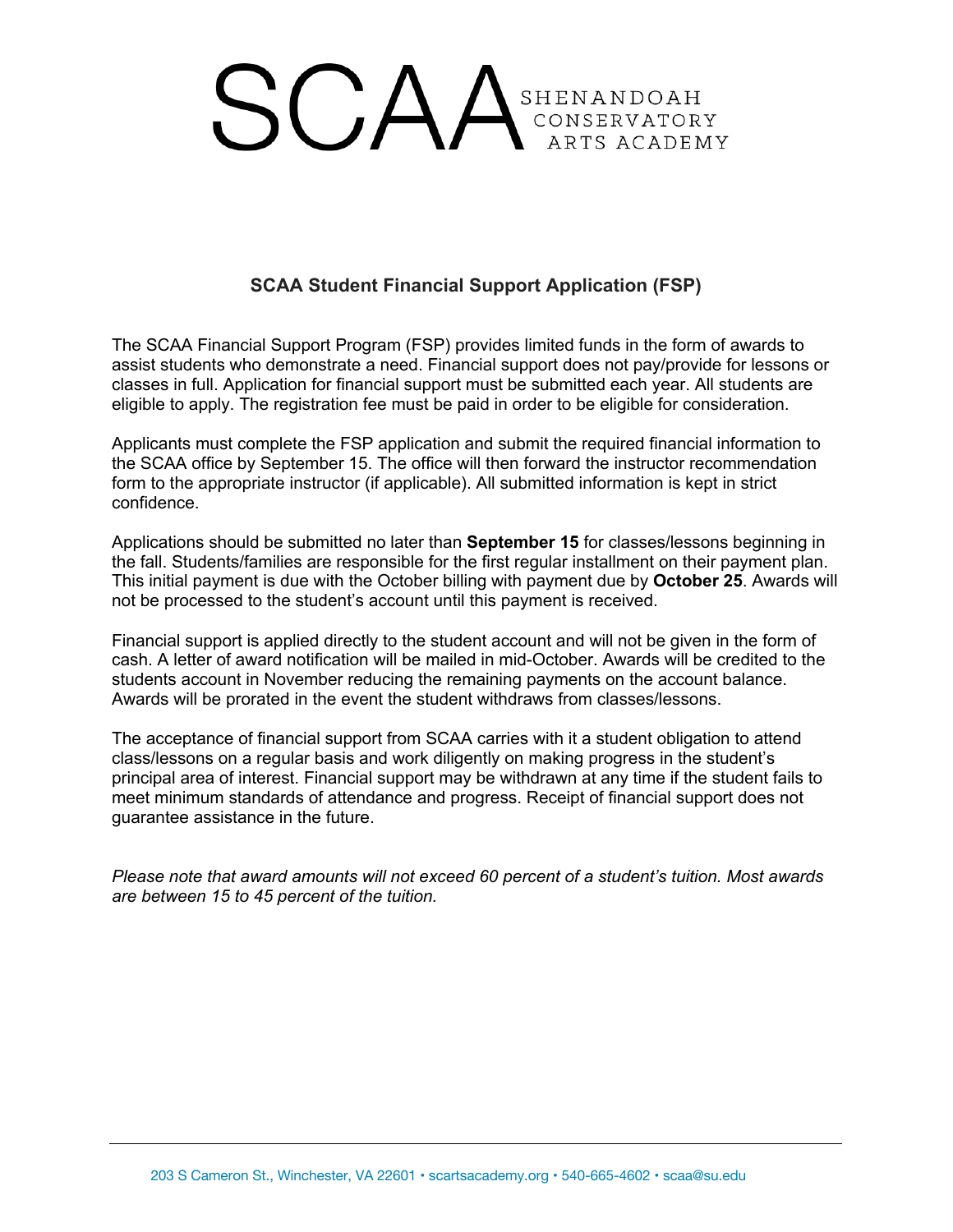

## **SCAA Student Financial Support Application (FSP)**

### *Part I: To be completed by parent or guardian*

| Class (es) for which financial aid is sought: ___________________________________                                                                                                                                                               |                          |  |
|-------------------------------------------------------------------------------------------------------------------------------------------------------------------------------------------------------------------------------------------------|--------------------------|--|
|                                                                                                                                                                                                                                                 |                          |  |
| Class or Private Lesson Teacher [1944] [1944] [1944] [1945] [1945] [1945] [1946] [1946] [1946] [1946] [1946] [                                                                                                                                  |                          |  |
| Years of study at SCAA _____________                                                                                                                                                                                                            |                          |  |
| This form contains financial information about the following persons: (Check all that apply)<br>Parent __________Step-parent ___________Guardian ____________Single parent                                                                      |                          |  |
| ________Separated or divorced parents _________Disabled parent _________Deceased parent                                                                                                                                                         |                          |  |
| Applicant lives with: _______Parent __________Step-parent ________Guardian<br>All other students for whom this Financial Support Application is being made should be<br>listed below. Please add address if different from above named student. |                          |  |
| Name<br>Age                                                                                                                                                                                                                                     | Class/Instrument Teacher |  |
|                                                                                                                                                                                                                                                 |                          |  |
|                                                                                                                                                                                                                                                 |                          |  |
|                                                                                                                                                                                                                                                 |                          |  |

203 S Cameron St., Winchester, VA 22601 • scartsacademy.org • 540-665-4602 • scaa@su.edu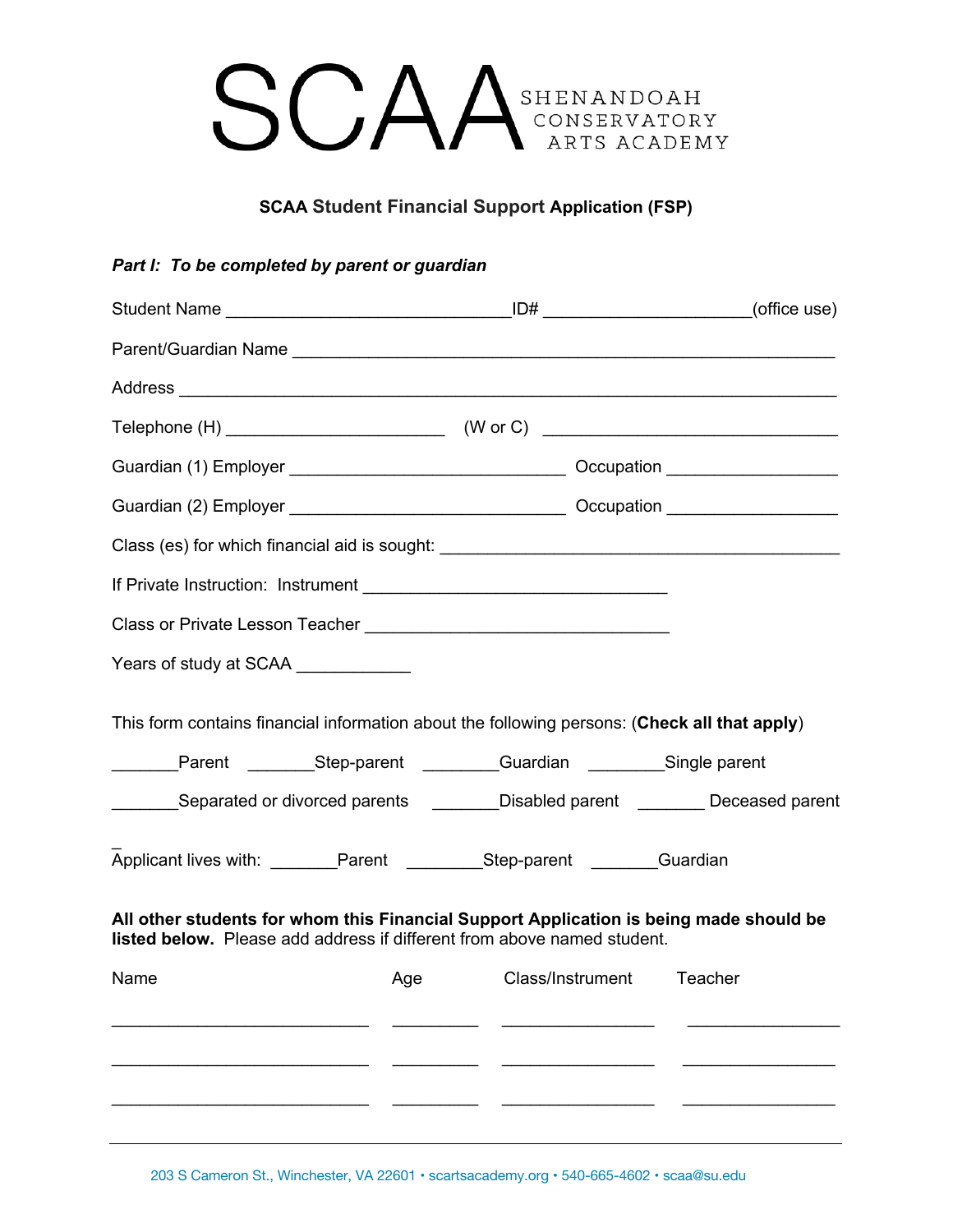# **SCAA**SHENANDOAH ARTS ACADEMY

#### *Part II: To be completed by parent or guardian*

**Financial Information** (*Please provide estimate gross annual income figures for current year.)*

Parent/Guardian (1) \$\_\_\_\_\_\_\_\_\_\_\_\_\_\_\_\_\_\_\_ Parent/Guardian (2) \$\_\_\_\_\_\_\_\_\_\_\_\_\_\_\_\_\_\_\_\_\_

Miscellaneous Income \$\_\_\_\_\_\_\_\_\_\_\_\_\_\_\_\_\_\_ Total gross income \$\_\_\_\_\_\_\_\_\_\_\_\_\_\_\_\_\_\_\_

Please describe any unusual expenses that might help determine need on a separate page.

#### *Attachments*

- Federal 1040 for the previous tax year (photocopy  $1<sup>st</sup>$  two pages only)
- If income has changed dramatically, or you wish to present additional information, please attach narrative
- Teacher Recommendation Form (Office Form)

#### *Agreement*

I declare that I have completed this form, and to the best of my knowledge I believe it to be true, correct and complete.

|                             | Date                 |
|-----------------------------|----------------------|
| <b>SCAA Office Use Only</b> |                      |
| Request approved            | Request not approved |
|                             |                      |
|                             |                      |
|                             |                      |
|                             |                      |
|                             |                      |